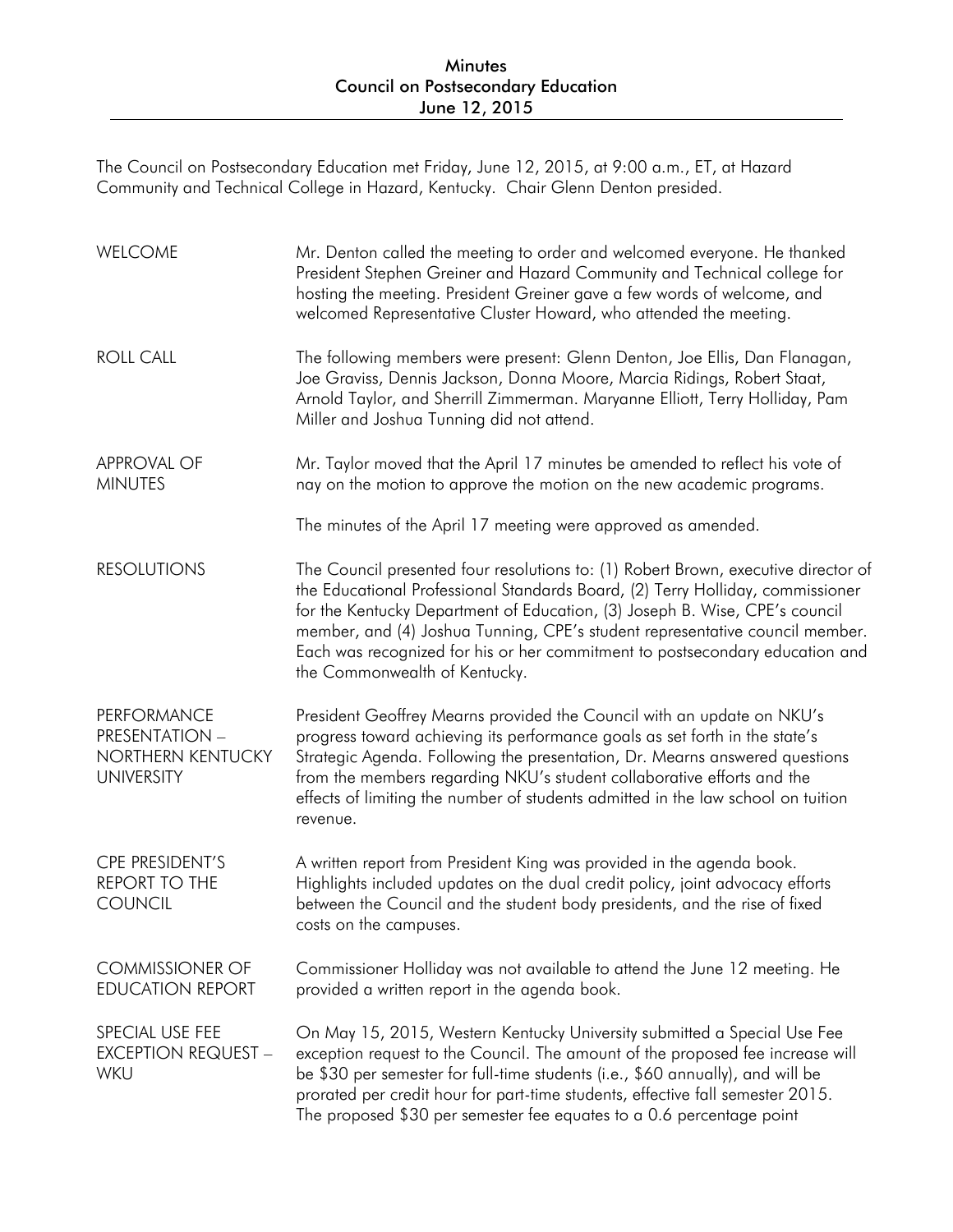increase above the Council's 2015-16 resident undergraduate tuition and fee rate ceiling of \$9,282 for WKU. All revenue generated from the proposed fee increase will be used to pay debt service on a \$10 million parking structure. When the debt service has been fully paid, the fee will terminate. It is projected that debt service will last 20 years. The proposed fee was voted on by the WKU Student Government Association (SGA) on February 24 and again on April 28. The motions in support of the fee passed each time, and a resolution was approved unanimously by a 23-0 vote at the latter meeting. At an April 24, 2015 meeting, WKU's Board of Regents approved the \$30 per semester fee for full-time students (prorated for part-time students) to support debt service payments for the parking structure.

Dr. Bill Payne, CPE's associate vice president for budget and finance, and Mr. Scott Boelscher, CPE's senior associate of budget and finance, stated the CPE Staff reviewed WKU's submitted documentation for the proposed project and student fee and found that the request of a parking structure is neither expressly allowed under the Council's Special Use Fee Exception Policy, nor expressly prohibited.

Several representatives from WKU were present to support evidence of need of the parking structure and provide details on the student's approval on the selfinflicted fee: (1) Gary Ransdell, president, (2) J. David Porter, chair of board of regents, (3) Nicki Taylor, 2014-15 SGA president, Jay Todd Richey, 2015-16 SGA president, and (5) Paige Settles, member of student senate.

Following the presentation, the WKU representatives answered questions regarding the permitted to use the parking structure (students only), the percentage of students that responded to the social media campaign, and whether the city of Bowling Green and WKU have a long term plan to increase bike paths to reduce the need for cars on campus.

MOTION: Mr. Flanagan moved that the Council approve WKU's Special Use Fee Exception request as submitted to the Council. Dr. Ellis seconded the motion. In a roll call vote, the motion passed unanimously.

On April 29, 2014 the Council approved the following:

- For four year institutions, the resident undergraduate tuition and mandatory fee ceilings for academic years 2014-15 and 2015-16 that do not allow rate increases to exceed 5 percent in any one year or to exceed 8 percent over two years. At that same meeting, the Council voted to allow the institutions to charge market competitive rates for graduate and online courses.
- For KCTCS institutions, resident undergraduate tuition and mandatory fee ceilings of no more than \$150.00 per credit hour in academic year 2015-16, which equates to a three dollar per credit hour increase each year.

ACTION: 2015-16 TUITION AND MANDATORY FEE RECOMMENDATIONS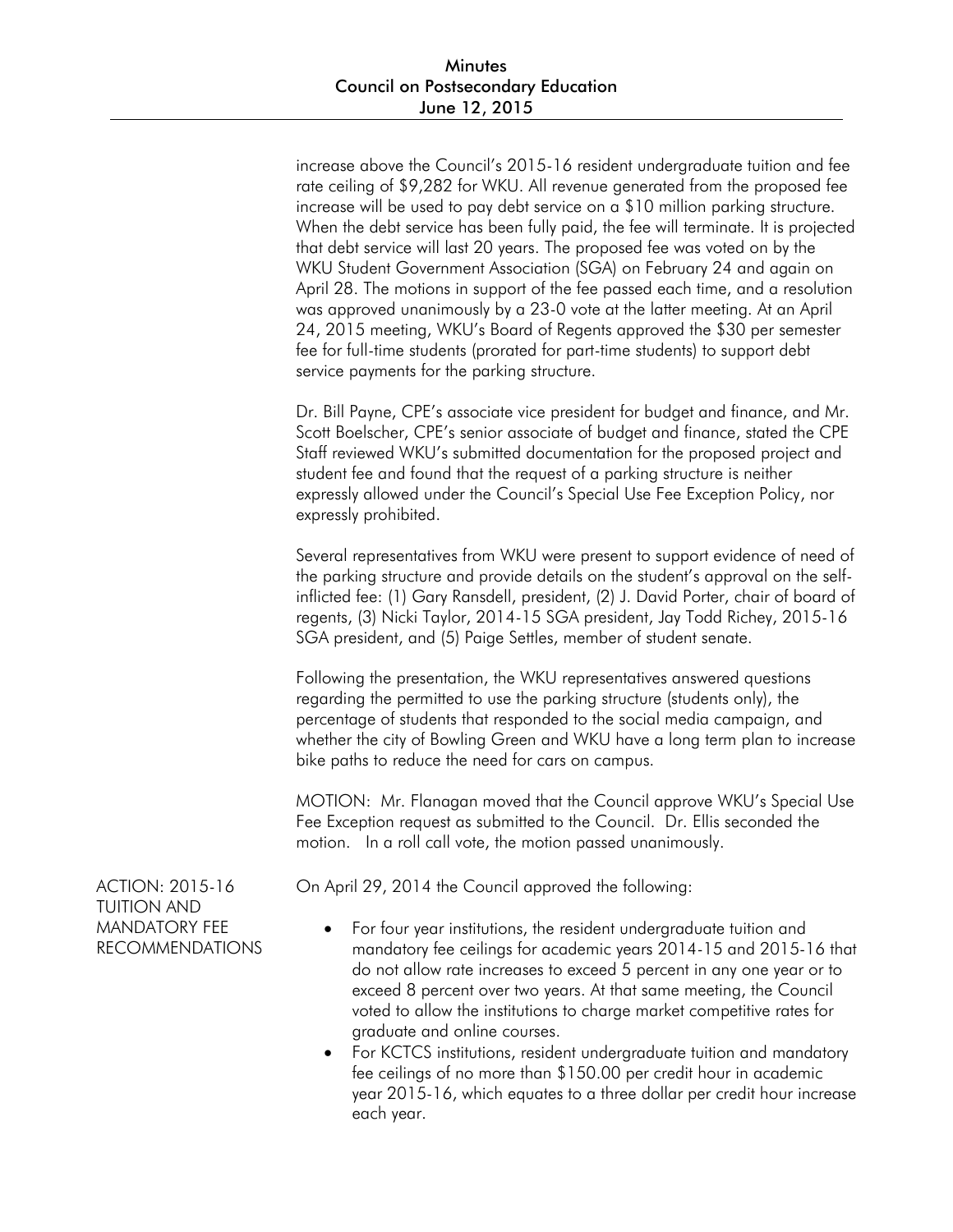To maintain the existing floor for nonresident undergraduate tuition and mandatory fees of at least two times the resident undergraduate rate. The Council also reinforced its practice of allowing institutions to request exceptions to this policy when they submit their 2015-16 tuition and fee rates for final Council action.

At the meeting, Dr. Payne and Mr. Boelscher presented the proposed 2015-16 tuition and mandatory fee rates and requested exceptions. They were presented in three groupings: (a) Morehead State University, University of Louisville, and Western Kentucky University; (b) Kentucky Community and Technical College System; and (c) Kentucky State University. The tuition and fee details for each institution were presented in the agenda book; however, summaries can be found below.

### Group 1

- Morehead State University: On May 19, 2015, MoSU submitted its tuition and mandatory fee proposal and tuition revenue estimates to the Council. The Council staff reviewed the proposed rates and determined that they comply with the resident undergraduate rate ceiling approved by the Council at its April 29, 2014 meeting. The proposed 2015-16 tuition and fees were the following:
	- a. Undergraduate Resident \$7,966
	- b. Undergraduate Nonresident \$20,114
	- c. Graduate Resident \$574 per credit hour
	- d. Graduate Nonresident \$574 per credit hour
	- e. Nonresident Multiplier 2.5

MoSU did not request any exceptions to the nonresident rate floor for the 2015-16 tuition year.

- University of Louisville: On May 18, 2015, UofL submitted its tuition and mandatory fee proposal and tuition revenue estimates to the Council. The Council staff reviewed the proposed rates and determined that they comply with the resident undergraduate rate ceiling approved by the Council at its April 29, 2014 meeting. The proposed 2015-16 tuition and fees were the following:
	- a. Undergraduate Resident \$10,542
	- b. Undergraduate Nonresident \$24,848
	- c. Graduate Resident \$11,664
	- d. Graduate Nonresident \$24,274
	- e. Nonresident Multiplier 2.4

UofL did not request any exceptions to the nonresident rate floor for the 2015-16 tuition year.

 Western Kentucky University: On May 18, 2015, WKU submitted its tuition and mandatory fee proposal and tuition revenue estimates to the Council. The Council staff reviewed the proposed rates and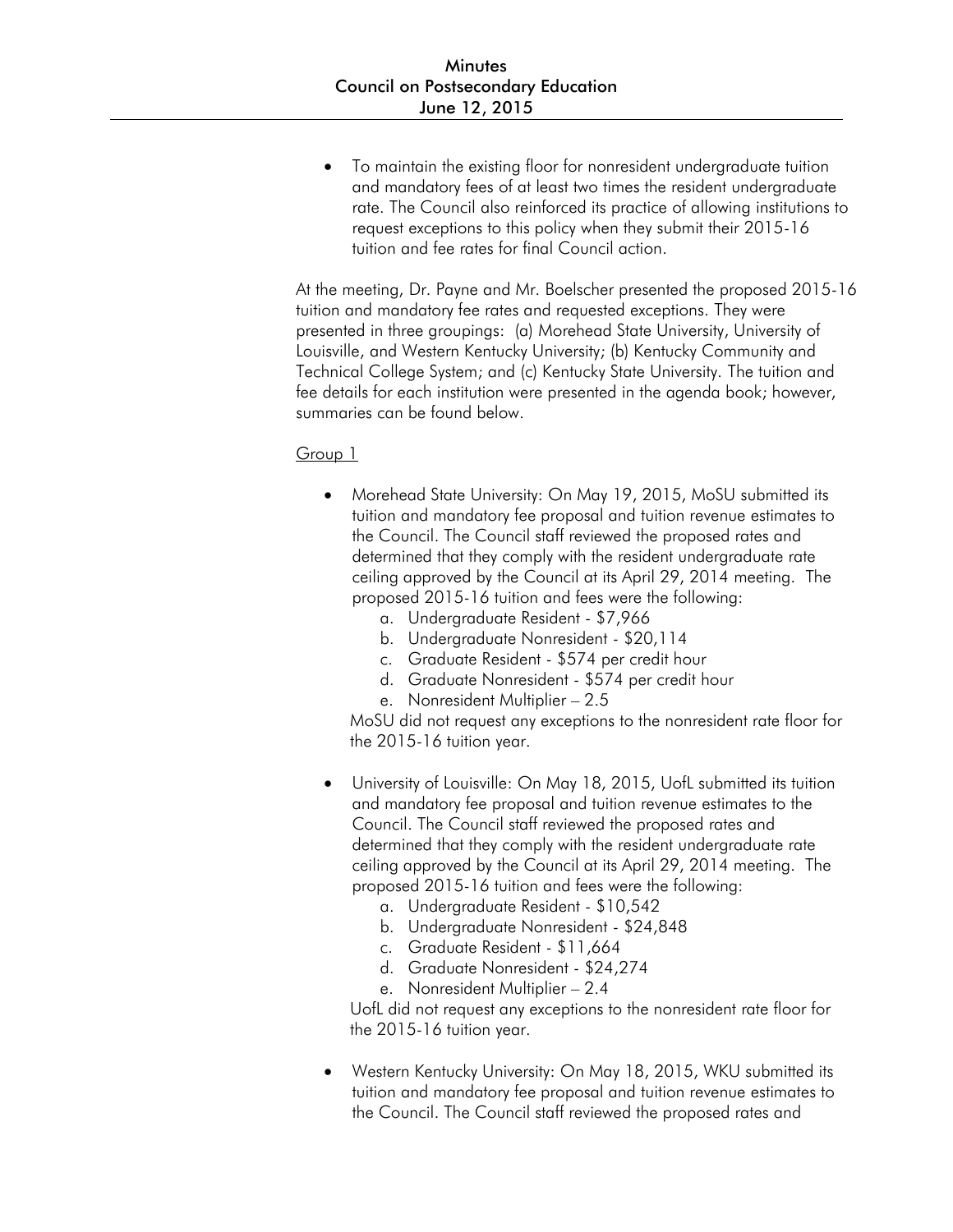determined that they comply with the resident undergraduate rate ceiling approved by the Council at its April 29, 2014 meeting. The proposed 2015-16 tuition and fees were the following:

- a. Undergraduate Resident \$9,282
- b. Undergraduate Nonresident \$23,932
- c. Graduate Resident \$532 per credit hour
- d. Graduate Nonresident \$752 per credit hour
- e. Nonresident Multiplier 2.6

WKU requested an exception to the nonresident rate floor for its undergraduate Tuition Incentive Program (TIP) rate, which would be 1.33 times the resident rate.

MOTION: Dr. Staat moved that the Council approve the staff's recommendation to approve the 2015-16 tuition and mandatory fee rates for MoSU, UofL, and WKU, and the exceptions to the nonresident rate floor for WKU. Ms. Zimmerman seconded the motion. The motion passed.

### Group 2

- Kentucky Community and Technical College System: On May 12, 2015, KCTCS submitted its tuition and mandatory fee proposal and tuition revenue estimates to the Council. The Council staff reviewed the proposed rates and determined that they comply with the resident undergraduate rate ceiling approved by the Council at its April 29, 2014 meeting. The proposed 2015-16 tuition and fees were the following:
	- a. Resident \$147 per credit hour
	- b. Nonresident contiguous counties \$294 per credit hour
	- c. Nonresident contiguous counties multiple 2.0
	- d. Nonresident other \$515 per credit hour
	- e. Nonresident other multiple 3.5

KCTCS did not request any exceptions to the nonresident rate floor for the 2015-16 tuition year.

MOTION: Ms. Zimmerman moved that the Council approve the staff's recommendation to approve the 2015-16 tuition and mandatory fee rates for KCTCS. Mr. Taylor seconded the motion. The motion passed.

## Group 3

- Kentucky State University: On May 18, 2015, KSU submitted its tuition and mandatory fee proposal and tuition revenue estimates to the Council. The Council staff reviewed the proposed rates and determined they comply with the resident undergraduate rate ceiling approved by the Council at its April 29, 2014 meeting. The proposed 2015-16 tuition and fees were the following:
	- a. Undergraduate Resident \$7,364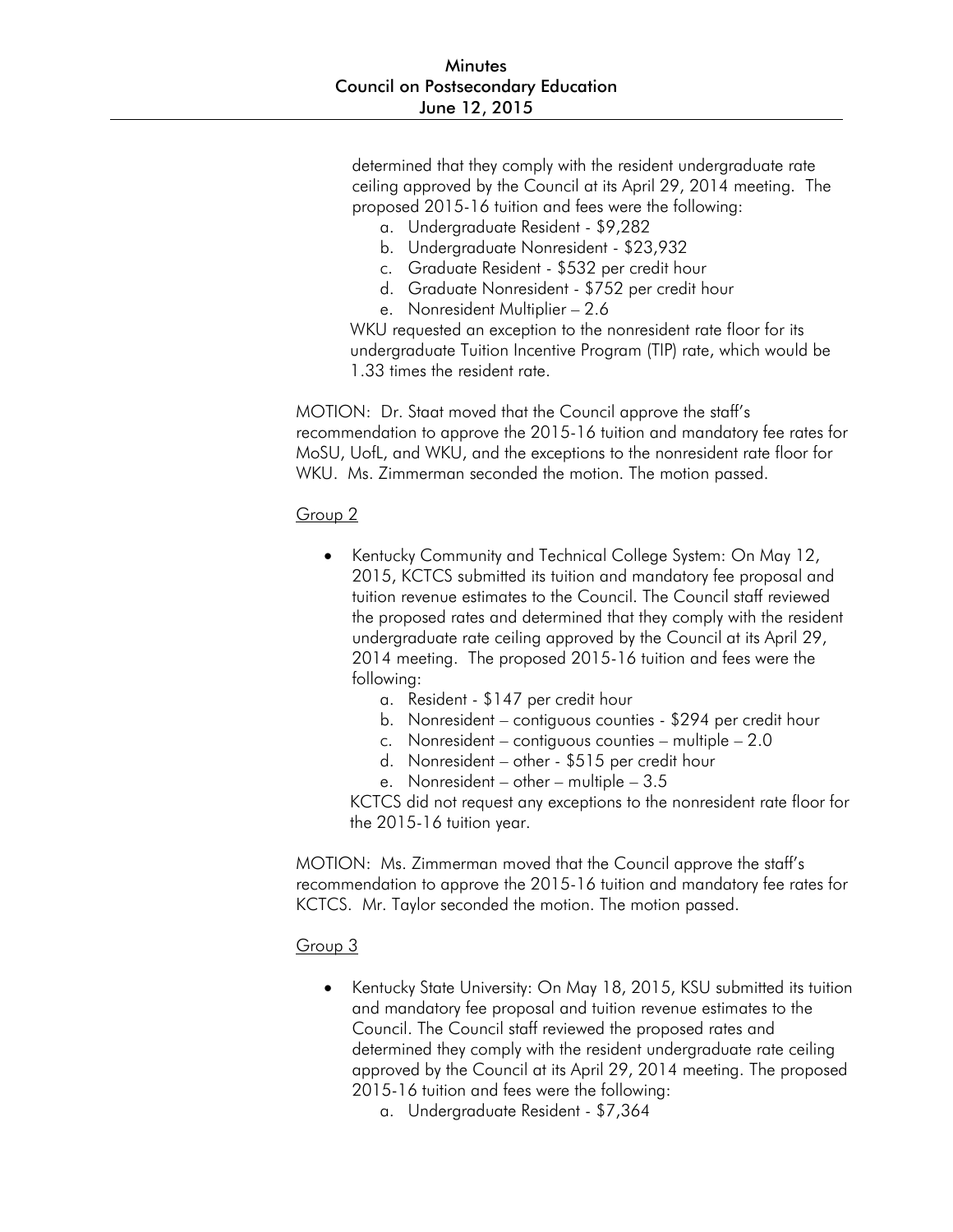- b. Undergraduate Nonresident \$17,666
- c. Graduate Resident \$418 per credit hour
- d. Graduate Nonresident \$629 per credit hour
- e. Nonresident Multiplier 2.4

KSU did not request any exceptions to the nonresident rate floor for the 2015-16 tuition year.

Mr. Denton commented that he was unaware that the CPE tuition policy approved on April 29, 2014 did not address tuition rate ceilings for part-time students. Because of that, KSU had the ability to raise the tuition on part-time students around 11 percent instead of rates that do not exceed 5 percent in any one year or 8 percent over two years. Dr. Payne stated that, historically, KSU has had large discounts for part-time students and that even though there is an 11 percent increase on the part-time student tuition rate, their proposal still meets the requirements of the approval tuition policy. Mr. King stated that the increase was necessary to put the tuition amount of part-time students in line with full-time students on a per hour basis. Mr. Denton asked that the Council and CPE staff review the policy for the next tuition cycle and that it be tightened to address the multiple concerns that have been brought up at the last meetings, including the lack of the tuition rate ceiling on part-time students, special use fee parameters, and compounding issues that go over the approved percentage rate ceiling increases.

MOTION: Ms. Ridings moved that the Council approve the staff's recommendation to approve the 2015-16 tuition and mandatory fee rates for KSU. Mr. Graviss seconded the motion. The motion passed; Mr. Denton voted nay.

CAPITAL PROJECT REQUEST - KCTCS The CPE has statutory responsibility to review and approve public college and university capital projects costing \$600,000 or more and equipment items costing \$200,000 or more, regardless of fund source, that have been approved by an institution's governing board. During the interim, capital projects are evaluated under KRS 45.760 (6), (7), and KRS 45.763.

> Mr. Payne and Mr. Boelscher presented KCTCS's request for authorization for a \$625,000 capital project at Jefferson Community and Technical College's (JCTC) downtown campus to improve pedestrian and bicycle pathways. The project would be funded by a \$500,000 federal grant, which requires \$125,000 in institutional matching funds. The project would use decorative fencing, landscaping, and trees to direct students, faculty, and staff to cross at safer, designated crossings. Crossings would be established between the Broadway Building and the Learning Resource Center and between the Seminary Building and Hartford Tower. Maintenance costs associated with the project will come from JCTC's operating budget. The KCTCS Board of Regents approved the project at their June 12 meeting, prior to the Council's consideration of the project. The project should be completed by December 2015. The Finance and Administration Cabinet is implementing this project,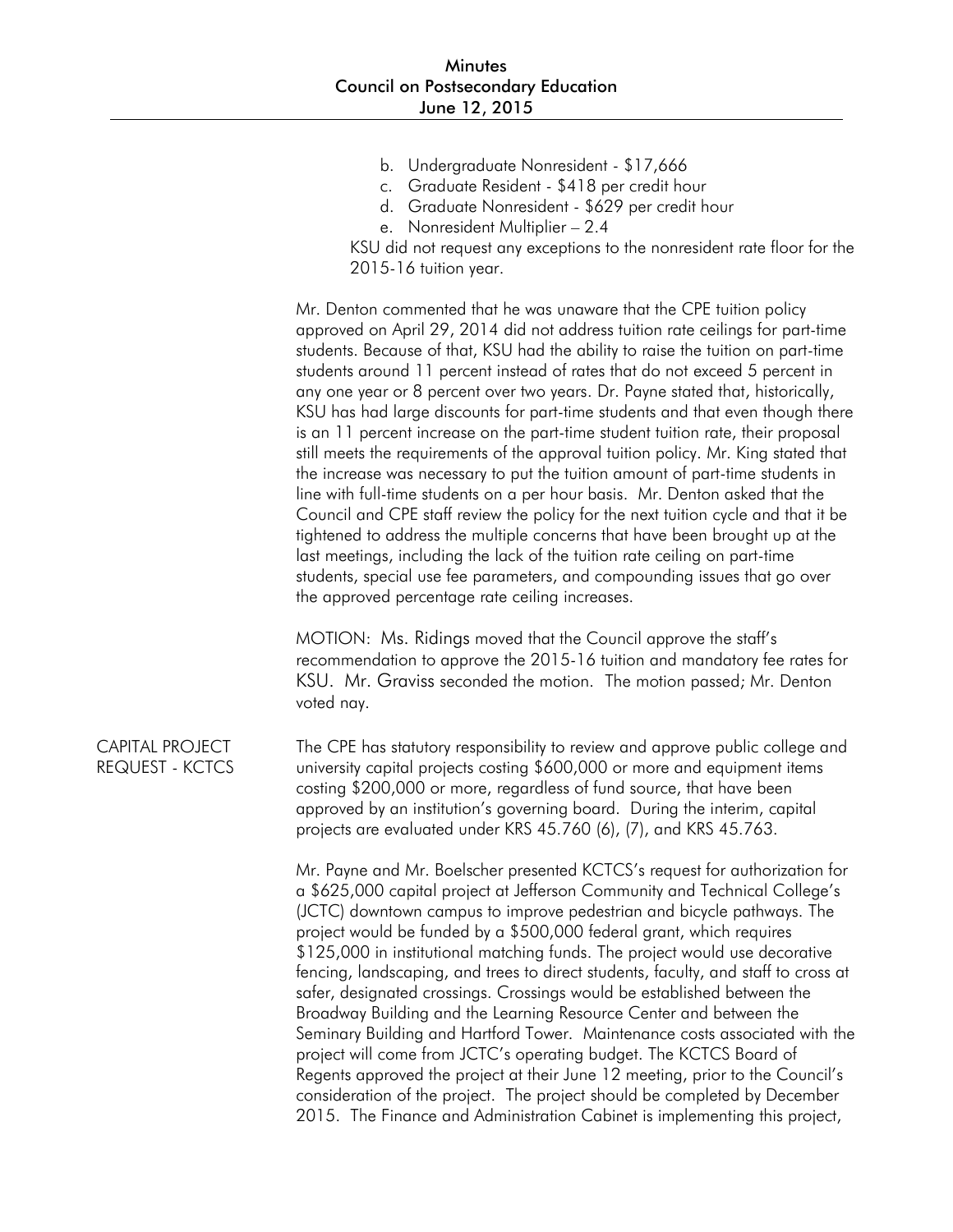and it meets the requirement of KRS 45.760 (6) and (7) in that the source of funds for these projects is at least 50 percent federal or private funds.

MOTION: Dr. Staat moved that the Council approve KCTCS's request for interim authorization of a \$625,000 capital project financed using \$500,000 of federal funds and \$125,000 of agency funds to improve campus pedestrian and bicycle pathways at Jefferson Community and Technical College (JCTC). Ms. Moore seconded the request. The motion passed.

KENTUCKY/OHIO TUITION RECIPROCITY **AGREEMENTS** Tuition reciprocity agreements are arrangements between two or more states where the citizens of a defined region in one state can enroll at identified institutions (or in selected programs) in another state (and vice versa) for a reduced tuition charge and also may receive special treatment for admission purposes.

In general, the advantages of reciprocity agreements include:

- Broader educational access and opportunity for citizens in a region.
- Reduction in unnecessary duplication of academic programs.
- Cost reduction by utilizing academic programs in other states.

Kentucky has separate tuition reciprocity agreements with Ohio, Illinois, Tennessee, West Virginia and Indiana. Pursuant to Ohio law, the Ohio agreements have two-year terms. The current agreements with Ohio are scheduled to expire at the end of the academic year.

Mr. Payne and Mr. Boelscher presented to the council three reciprocity agreements between Ohio and Kentucky for renewal. The only significant change to the 2015-17 agreement was the addition of residents of Brown County, Ohio, to the list of residents eligible to attend Morehead State University and Ashland Community and Technical College as reciprocity students. Brown County would be the western most county in Agreement 2 and is adjacent to Adams County, Ohio, which is currently in Agreement 2. All three of the new agreements are for two years and will expire June 30, 2017.

MOTION: Dr. Ellis moved the Council approve the renewals of all three tuition reciprocity agreements with Ohio. Ms. Zimmerman seconded the motion. The motion passed.

ACTION: NEW ACADEMIC PROGRAMS KRS 164.020 (15) empowers the Council on Postsecondary Education to define and approve the offering of all postsecondary education technical, associate, baccalaureate, graduate, and professional degree, certificate, or diploma programs in the public postsecondary education institutions.

> Dr. Melissa Bell, CPE's assistant vice president of academic affairs, presented the staff recommendation that the Council approve the following new academic programs: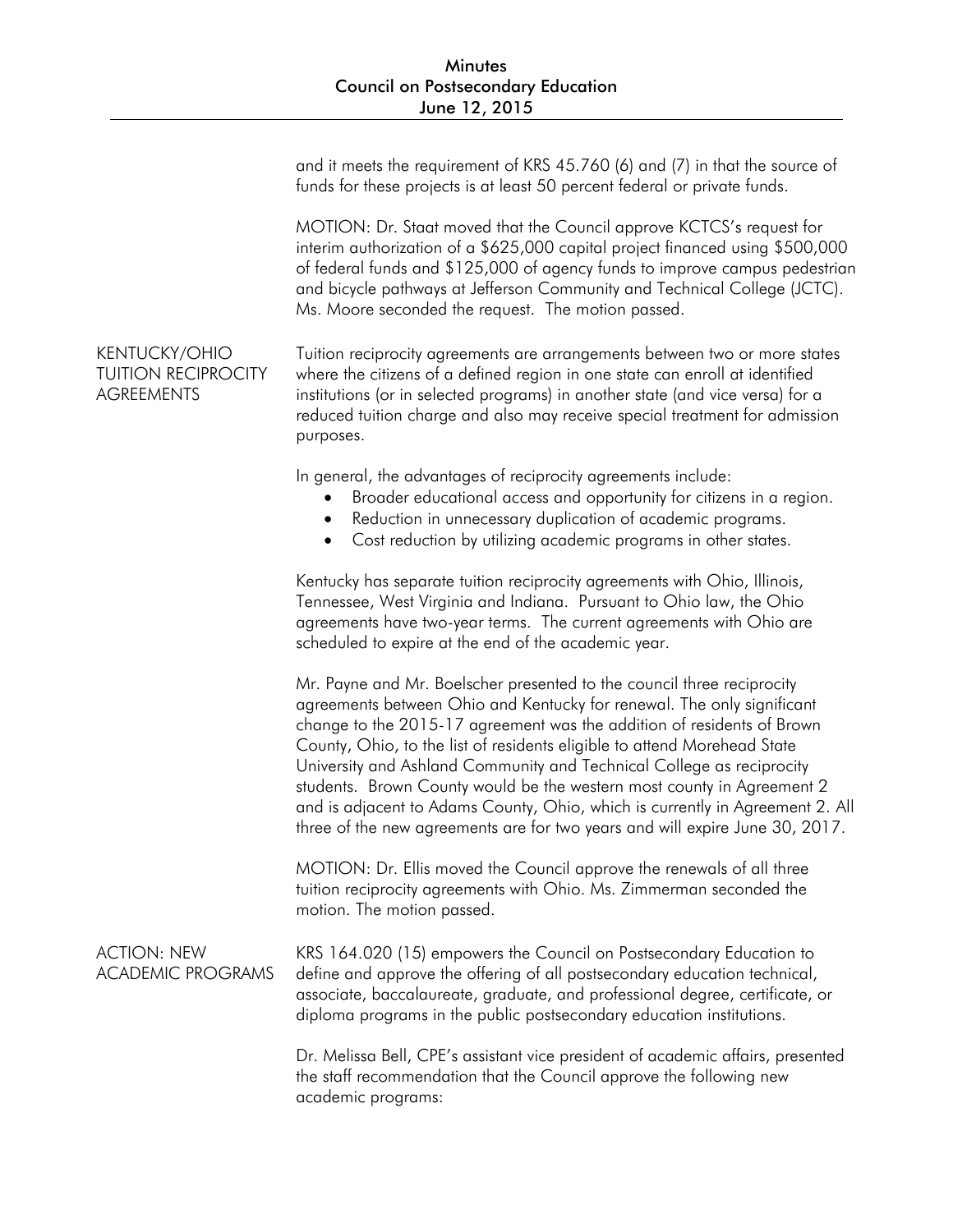- Murray State University; Doctorate of Arts in English, Pedagogy and Technology.
- Northern Kentucky University: Bachelor of Arts in Secondary Education and Teaching; Education Specialist in Teaching and Leading; and Master of Arts in Legal Studies.
- University of Kentucky: Master of Science in Geographic Information Science and Cartography; and Master of Science in Applied Behavior Analysis.

MOTION: Ms. Zimmerman moved that the Council approve the new academic programs as presented. Mr. Taylor seconded the motion. The motion passed.

DUAL CREDIT POLICY In April 2012, the Council approved a statewide dual credit policy outlining the terms and conditions through which opportunities for dual credit would be provided for secondary students taking college-level courses and receiving college and high school credit. The policy focused on general education and not on career and technical education because of an agreement between the Kentucky Department of Education, Kentucky Community and Technical College System, and Workforce and Education Development Cabinet.

> In June 2014, a work team was assembled at the request of the co-chairs of the Interim Joint Committee on Education to address equity in access for Kentucky high school students to quality, affordable dual credit programming for both general education and career and technical education coursework. The work team consisted of leadership from the Kentucky Department of Education, the Kentucky Higher Education Assistance Authority, the Association of Independent Kentucky Colleges and Universities, the Council on Postsecondary Education and membership representing community and technical colleges, universities, the Provosts, school superintendents, principals, and teachers. The group agreed upon a set of guiding principles for a dual credit policy and drafted a new policy, the Dual Credit Policy for Kentucky Public and Participating Postsecondary Institutions and Secondary Schools.

> Dr. Bell presented the Dual Credit Policy to the Council and stated that the goal of it is to increase student access to dual credit, provide guiding principles and evidence-based practices to support and maintain the quality of both faculty and coursework, ensure transferability of credit between postsecondary institutions, and support affordable coursework for all eligible Kentucky students. With the policy, eligible students will have access to a minimum of three general education courses and three career and technical education courses in a career pathway. Additionally, a Dual Credit Advisory Council has been established by CPE to oversee the implementation of the policy, recommend a model for financing dual credit, and create an accountability system for monitoring the progress in creating access to dual credit and other opportunities that lead to college credit during high school.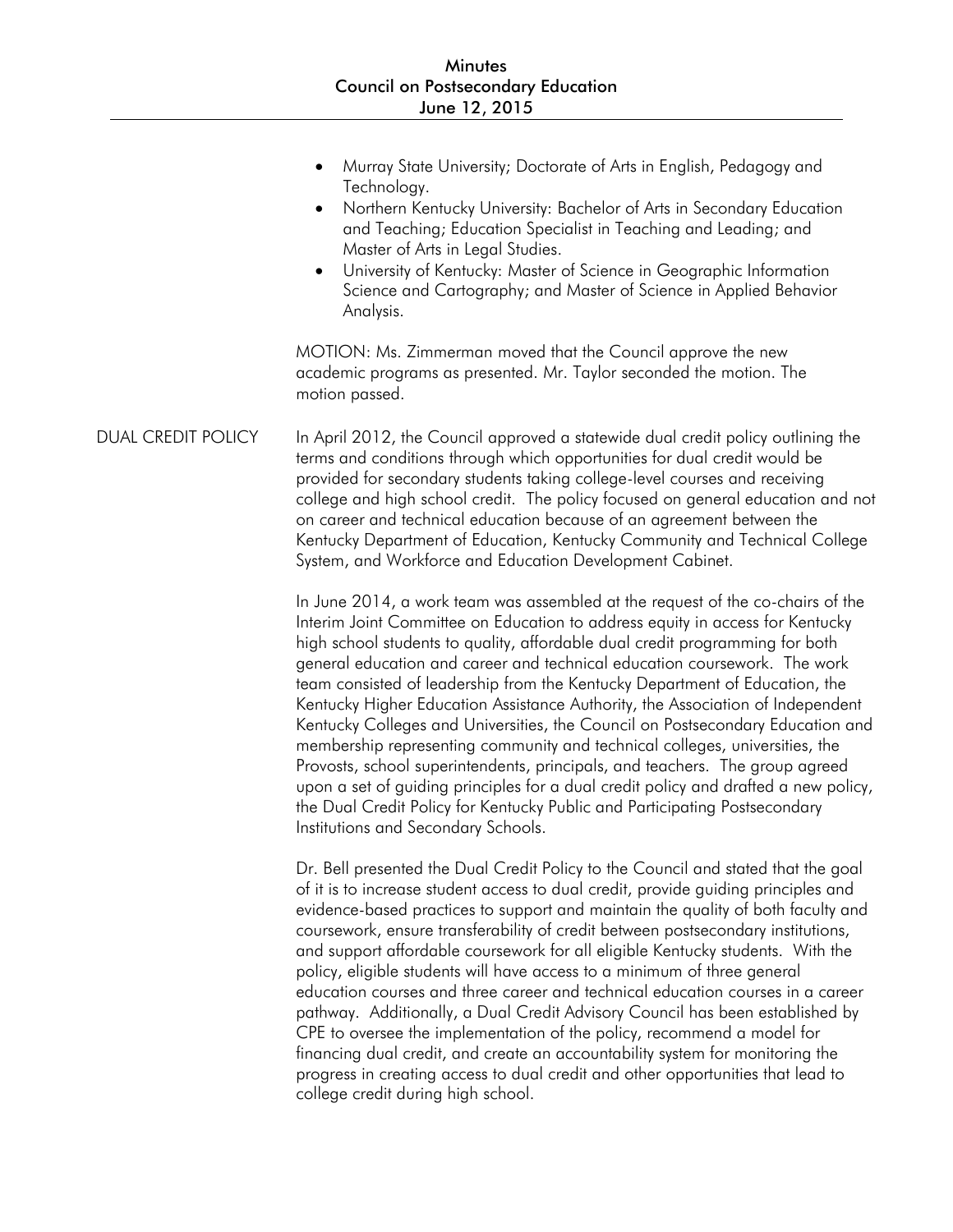|                                                                                                                 | MOTION: Dr. Staat moved that the Council approve the Dual Credit Policy for<br>Kentucky public postsecondary institutions. Ms. Zimmerman seconded the<br>motion. The motion passed.                                                                                                                                                                                                                                                                                                                                                                                                                            |
|-----------------------------------------------------------------------------------------------------------------|----------------------------------------------------------------------------------------------------------------------------------------------------------------------------------------------------------------------------------------------------------------------------------------------------------------------------------------------------------------------------------------------------------------------------------------------------------------------------------------------------------------------------------------------------------------------------------------------------------------|
| <b>KENTUCKY COAL</b><br><b>COUNTY COLLEGE</b><br><b>COMPLETION</b><br><b>SCHOLARSHIP</b>                        | In 2014, the General Assembly passed House Bill 2 that established the<br>Kentucky Coal County College Completion (KCCCC) Program. This KHEAA-<br>administered program provides financial assistance for residents of Kentucky's<br>coal-producing counties to complete a bachelor's degree. It is funded by coal<br>severance tax receipts and was signed into law on April 25, 2014.                                                                                                                                                                                                                         |
|                                                                                                                 | Dr. Carl Rollins, executive director of KHEAA, provided an overview of the<br>KCCCC program. In the 2014-15 academic year, there were 1,255<br>applicants, of which 561 awards were offered. The number of bachelor<br>degrees completed using KCCCC program funds totaled 168 degrees. Mr.<br>Graviss asked if we can track those graduates to see if they were not employed<br>in a coal-servicing county. Dr. Rollins stated that that will be one of the<br>elements they will consider as they evaluate the program.                                                                                      |
| 2016-20 STRATEGIC<br><b>AGENDA PLANNING</b><br><b>UPDATE</b>                                                    | Ms. Zimmerman, chair of the 2016-20 Strategic Agenda Steering Committee,<br>provided an update to the council on the work of the committee. The update<br>included work completed at the committee meetings, the success of the eight<br>policy forums, the upcoming town hall meetings in July, and the formation of<br>the metrics advisory committee.                                                                                                                                                                                                                                                       |
| <b>COMMITTEE ON</b><br><b>EQUAL</b><br><b>OPPORTUNITIES</b><br><b>REPORT</b>                                    | Dr. Rana Johnson, CPE's chief diversity officer, was not available to attend the<br>June 12 meeting. She provided a written report in the agenda book. Mr.<br>Jackson, chair of the CEO, invited the Council members to attend the 15 <sup>TH</sup><br>Annual GMSCPP Statewide Conference hosted by Murray State University,<br>June 15-16, 2015. He also stated the CEO is currently discussing the<br>encouragement of student mentors to help close achievement gaps.                                                                                                                                       |
| DEVELOPMENTAL<br><b>EDUCATION AND</b><br><b>INTERVENTION</b><br><b>PROGRAMMING</b><br><b>GUIDING PRINCIPALS</b> | Dr. Bell presented to the Council the Kentucky's Guiding Principles for<br>Developmental Education and Postsecondary Intervention Programming.<br>These principals were developed by Kentucky educators to provide clear<br>direction on how institutions should proceed in implemental program models<br>for student success, with the goal of continuing to the close the achievement<br>gap of underprepared students. It does not lower expectations; however the<br>goal is to better align the academic needs of each program of study with the<br>actual programs necessary for completion of a degree. |
| STRATEGIC AGENDA<br><b>FOCUS AREA: UPDATE</b><br>ON STUDENT SUCCESS                                             | Dr. Bell presented to the Council the annual update on the second focus area<br>of the 2011-15 Strategic Agenda: Student Success. While the goal for the<br>total degrees and credentials conferred was surpassed by over 6000 degrees,<br>and graduations rates increased, the achievement gaps of underrepresented<br>minorities, underprepared, and low income students continued to grow and<br>retention patterns have changed little. Moving forward, academic affairs is                                                                                                                                |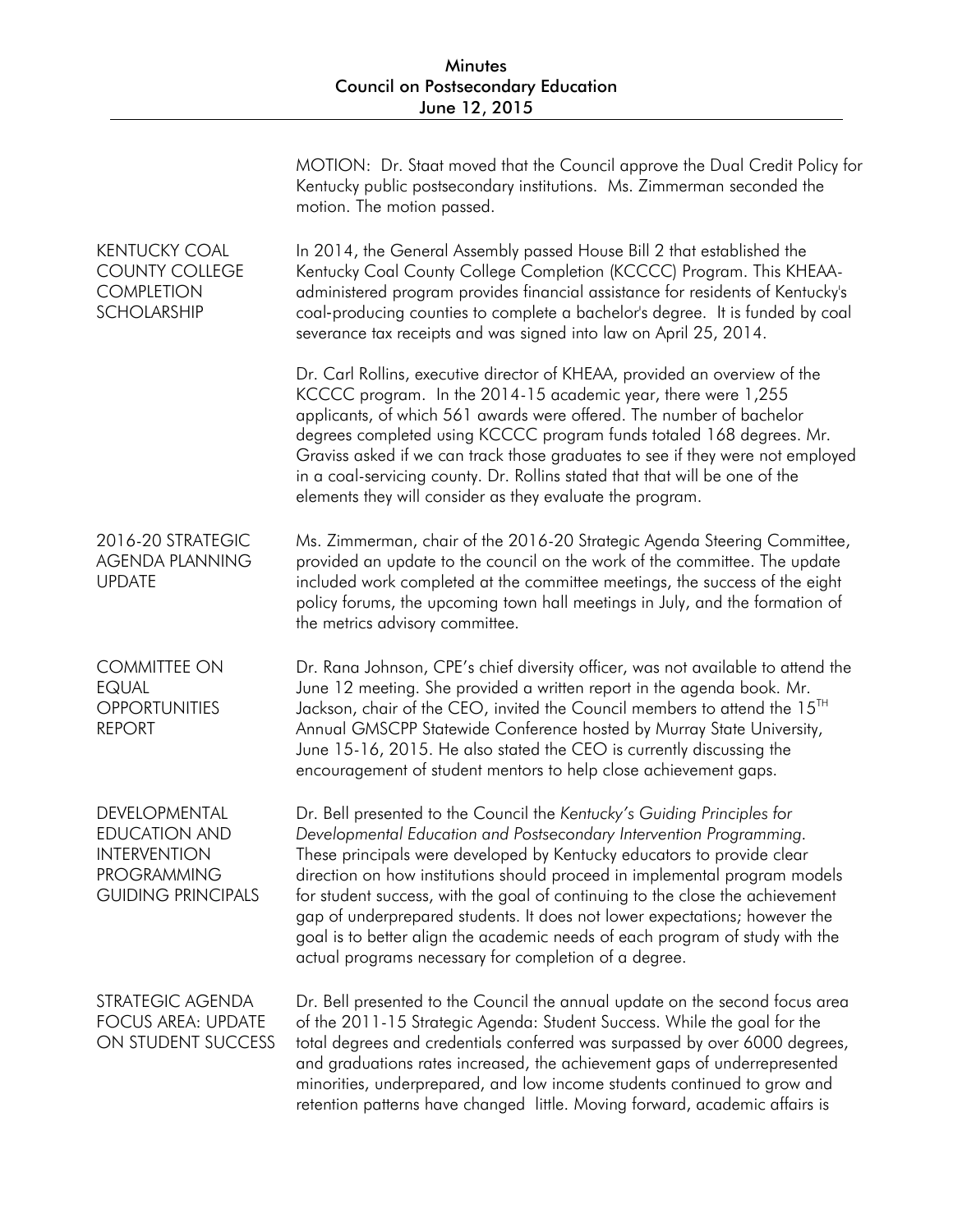|                                             | going to continue to focus on high-impact educational practices, target<br>populations and improving attainment gaps.                                                                                                                                                                                                                                                                                                                                                                                                                                                                                                                                                                     |
|---------------------------------------------|-------------------------------------------------------------------------------------------------------------------------------------------------------------------------------------------------------------------------------------------------------------------------------------------------------------------------------------------------------------------------------------------------------------------------------------------------------------------------------------------------------------------------------------------------------------------------------------------------------------------------------------------------------------------------------------------|
| <b>EXECUTIVE</b><br><b>COMMITTEE REPORT</b> | On April 17, 2015, the CPE Executive Committee approved the 2015 CPE<br>President Evaluation process. Per the approval, survey forms were mailed to:                                                                                                                                                                                                                                                                                                                                                                                                                                                                                                                                      |
|                                             | The Governor and two members of his staff;<br>$\bullet$<br>Seven leaders of the General Assembly involved with Postsecondary<br>$\bullet$<br>and Adult Education policy development;<br>Eight university presidents, the president of KCTCS, and the president<br>of AIKCU;<br>Four state policy leaders;<br>The fifteen current members of the Council on Postsecondary<br>Education; and<br>Eleven senior members of the staff on Council on Postsecondary<br>Education.                                                                                                                                                                                                                |
|                                             | These individuals were supplied with a postage-paid envelope addressed to<br>CPE's auditor, Blue and Co, LLC., and were asked to return the survey by May<br>22, 2015. The envelopes remained sealed until the Executive Committee met<br>on June 1, 2015 to open the submissions and record the results. President<br>King submitted his self-evaluation the week of June 1, 2015 directly to the<br>Executive Committee. The Executive Committee met at 8:00 a.m. EST on June<br>12, 2015 to discuss the survey results, President King's self-evaluation, and<br>progress made toward the goals set forth in the CPE 2014-15 Work Plan.                                                |
|                                             | Chair Denton and Vice Chair Graviss presented the survey results to the full<br>Council, in which President King received an overall "exceeds expectations"<br>rating. Mr. Denton thanked President King for his work and looks forward to<br>even more improvements over the next year. Mr. King commented that the<br>CPE board has been the easiest and most gracious board with which to work<br>and credited the remarkable work of the CPE staff during the 2014-15 year.                                                                                                                                                                                                           |
| 2015-16 CPE WORK<br><b>PLAN</b>             | Ms. Lee Nimocks, CPE's vice president for policy, planning, and operations<br>presented the CPE President's Plan of Work for July 2015 through July 2016.<br>The plan provides a clear set of policy priorities and tasks that will guide the<br>work of the Council president and staff over the coming year. Implementation<br>will be monitored by the Council president and chair, and periodic reports will<br>be made to the full Council throughout the year to ensure adequate progress<br>is being made in each of the areas of focus. The Executive Committee will<br>evaluate implementation of the plan as part of the president's annual<br>performance review in June 2016. |
|                                             | MOTION: Mr. Flanagan moved that the Council approve the Plan of Work<br>for July 2015 through June 2016. Ms. Zimmerman seconded the motion. The<br>motion passed.                                                                                                                                                                                                                                                                                                                                                                                                                                                                                                                         |